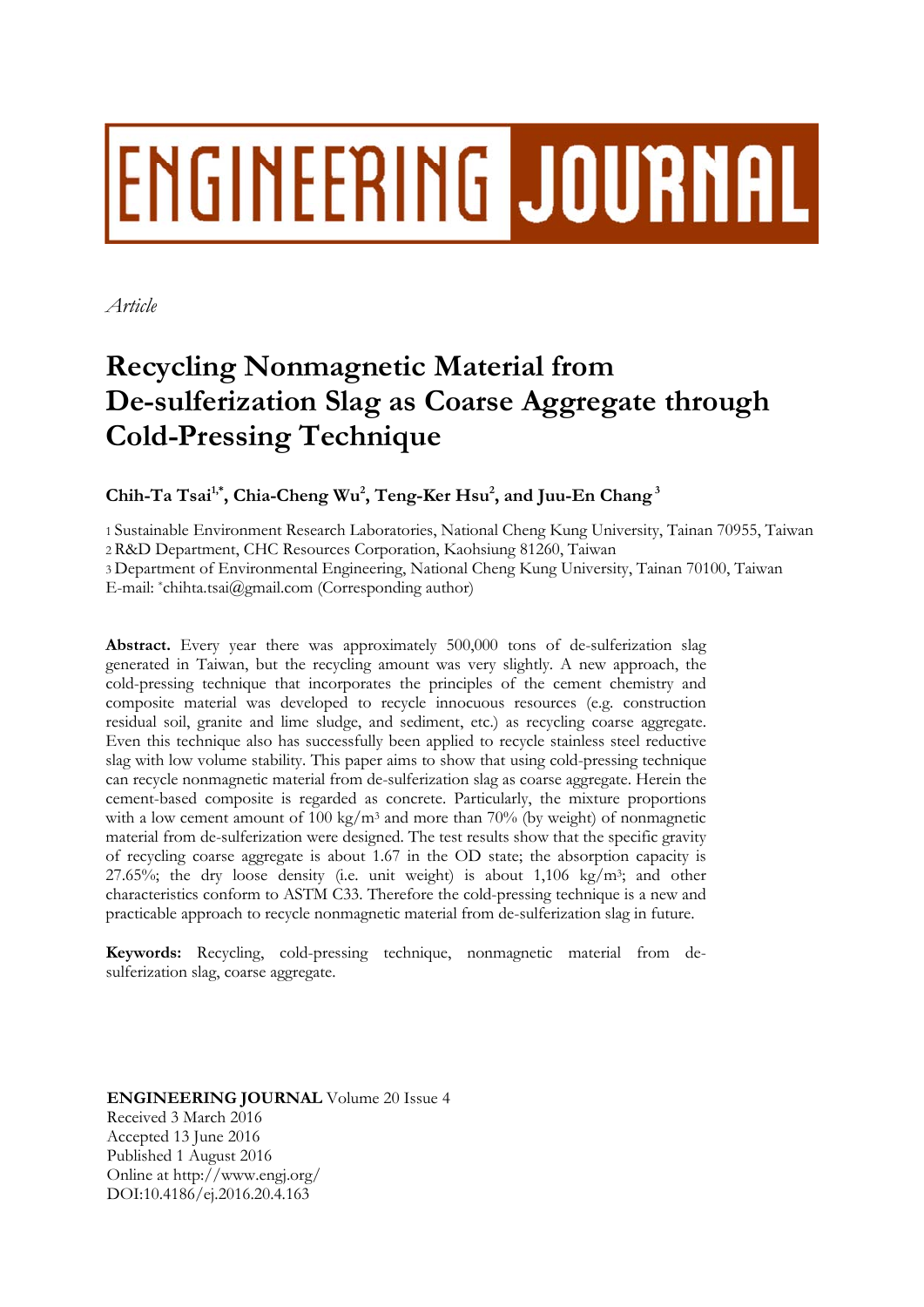# **1. Introduction**

The attention of shortage of the primitive aggregate has been received in Taiwan. Although the natural resource is rather lack, the recycling resources are quite plentiful (e.g., construction residual soil, reservoir sediments, industrial by-products, and so on). Every year there was about 500,000 ton of de-sulferization slag generated by China Steel Corporation, but the recycling amount is very slightly in Taiwan. Due to the fact that de-sulferization slag has the characteristic of poor volume stability (i.e. de-sulferization slag is liable to react with  $H_2O$  and  $CO_2$  to result in expansion). Based on the purposes of green building materials (i.e. reduction of waste and CO2 footprint, energy conservation, lightening of material, and so on) [1], it is a critical issue to treat the wastes properly and encourage the recycling of resources. Many research studies indicate that the sintering technique has been successfully applied to recycle a lot of resources as light weight aggregates  $[2]$ . However, the energy consumption and  $CO<sub>2</sub>$  emission from this sintering process are too high to be extensively adopted. A new approach, the cold-pressing technique [3] which incorporates the principles of the cement chemistry [4-5] and composite material [6] was developed to recycle these resources as recycling coarse aggregate. Consequently, the main difference between cold-pressing and sintering technique is the reduction of energy consumption and  $CO<sub>2</sub>$  footprint. This paper aims to show that using cold-pressing technique to recycle nonmagnetic material from de-sulferiztion slag as coarse aggregate and properties of these recycling coarse aggregate.

# **2. Experimental**

# **2.1. Materials**

The following were used as cementitious materials in this study: Type I Portland Cement produced by Taiwan Cement Company, blast-furnace slag (BF slag) provided by CHC Resources Corporation, and class F fly ash supplied by Taiwan Power Station. A carboxylate-based type G superplasticizer was purchased from local factory. The cementitious materials and superplasticizer conform to the related ASTM standards. The glass fibers were recycled from printed circuit board (PCB) wastes by Much Fortune Technology Co., Ltd. The nonmagnetic material from de-sulferization slag treated by CHC Resources Corporation was different from traditional de-sulferization slag. Table 1 and Table 2 show that compositions and toxicity characteristic leaching procedure (TCLP) results of nonmagnetic material from de-sulferization slag, respectively. The TCLP results of nonmagnetic material from de-sulferization slag were below the criteria of general enterprise wastes and green building materials in Taiwan as shown in Table 2.

Table 1. Compositions of nonmagnetic material from de-sulferization slag, %.

|                   | $PL-1$ | $PL-2$ |
|-------------------|--------|--------|
| MgO               | 3.57   | 2.96   |
| $Al_2O_3$         | 5.32   | 5.22   |
| SiO <sub>2</sub>  | 11.72  | 12.81  |
| SO <sub>3</sub>   | 4.71   | 3.71   |
| Na <sub>2</sub> O | 0.15   | 0.20   |
| $K_2O$            | 0.07   | 0.10   |
| CaO               | 62.88  | 65.01  |
| MnO               | 0.80   | 0.60   |
| $Cr_2O_3$         | 0.10   | 0.04   |
| Fe2O3             | 9.48   | 7.70   |

# **2.2. Mixture Proportioning**

In this study a local mixture proportion method in Taiwan, densified mixture design algorithm (DMDA) [7], is adopted to design and prepare the cement-based composite for making the recycling coarse aggregate. Herein the cement-based composite is regarded as concrete. In order to minimize the shrinkage rate or the expansion rate and ensure the durability of recycling coarse aggregate, a very low water-to-cementitious ratio (w/cm) of 0.20 was selected to design mixture proportions of cement-based composite. And a total of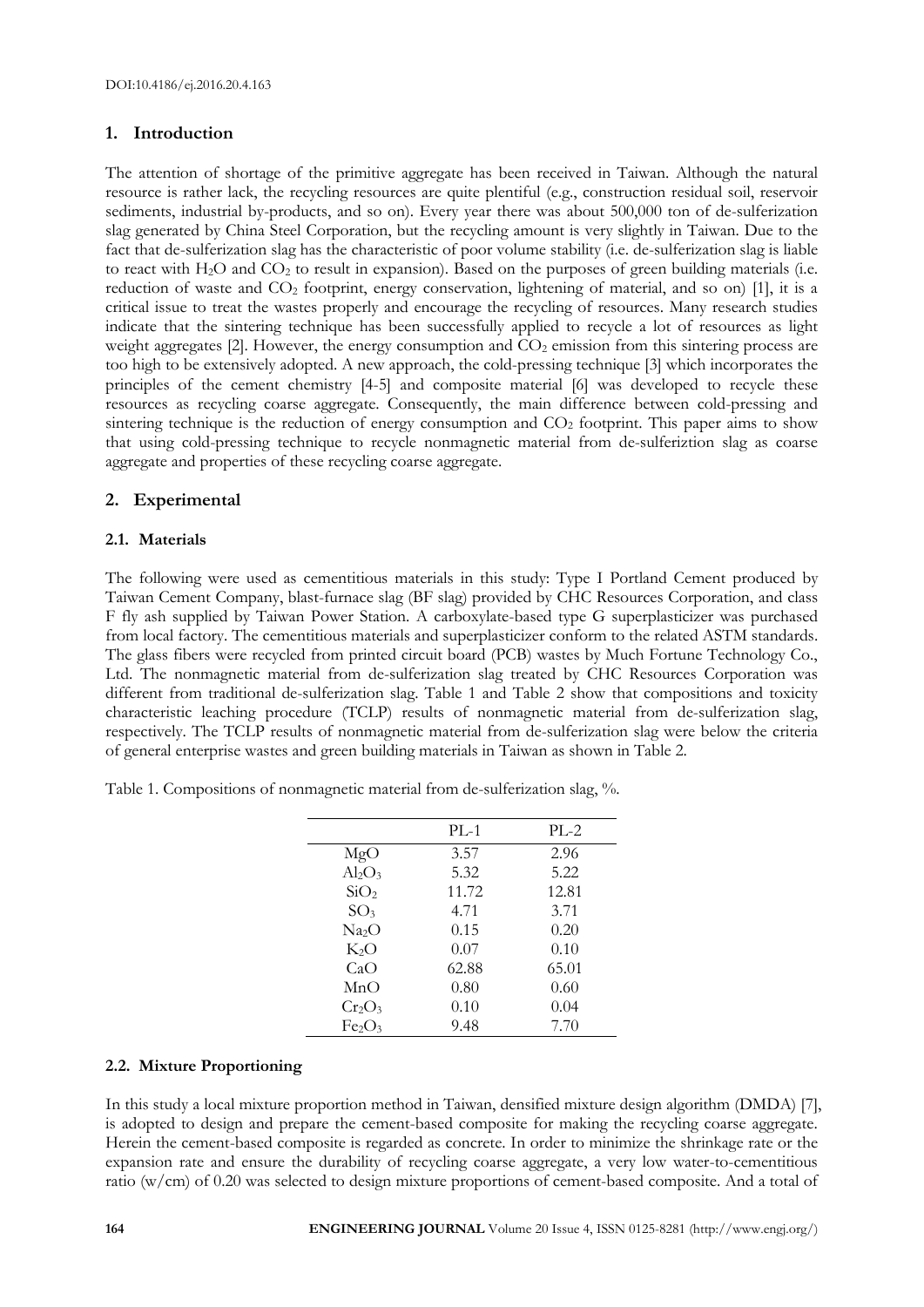39.4 kg glass fibers (the volume  $= 0.02$  m<sup>3</sup>) was added to the cement-based composite to reach the intended design value of 2.0% by volume for preventing crack generations and enhancing the toughness as well as volume stability [8-9] of cold-pressing recycling coarse aggregate. In view of cement has the most energy consumption and  $CO<sub>2</sub>$  emission in all constituent materials of recycling coarse aggregate, the mixture proportions with a low cement amount of 100 kg/m3 was designed as shown in Table 3. Also Table 3 shows that the cement-based composite contains more than 70% (by weight) of nonmagnetic material from de-sulferiztion slag.

|                                          | Cr   | Ba    | Se                       | Cd  | Pb  | Cu   | As  | Hg    | Ag   | $Cr^{+6}$ |
|------------------------------------------|------|-------|--------------------------|-----|-----|------|-----|-------|------|-----------|
| $PL-1$                                   | 0.07 | 0.543 | ND.                      | ND  | ND. | ND.  | ND  | ND    | ND   | ND        |
| $PL-2$                                   | 0.05 | 0.298 | ND                       | ND  | ND. | ND.  | ND  | ND.   | ND   | ND        |
| Criteria of general<br>enterprise wastes | 5.0  | 100.0 | 1.0                      | 1.0 | 5.0 | 15.0 | 5.0 | 0.2   | 5.0  | 2.5       |
| Criteria of green<br>building material   |      |       | $\overline{\phantom{0}}$ | 0.3 | 0.3 | 0.15 | 0.3 | 0.005 | 0.05 | 1.5       |

Table 2. TCLP test results of nonmagnetic material from de-sulferization slag, mg/L.

Table 3. Mixture proportions of cement-based composites for granulation, kg/m3.

| Cement | Pozzolanic<br>materials | Nonmagnetic material<br>from de-sulferiztion slag | Glass fiber SP+Water |       |
|--------|-------------------------|---------------------------------------------------|----------------------|-------|
| 100    | 290                     | 1.171                                             | 39.4                 | 78.0- |
| (6.25) | (18.10)                 | (73.19)                                           | (2.46)               |       |

Pozzolanic materials: BF slag + Fly ash

( ): The percentage by weight of solid composition materials

#### **2.3. Method of Granulation**

Three various methods were adopted to form the cold-pressing recycling coarse aggregate [3]. They are: 1) spirally push method; 2) immediately squeeze out method; 3) press ingot method. The granulating energy of spirally push method is too small to adequately form the recycling aggregate while the cement-based composite with lower moisture. The cement-based composite with higher moisture could be granulated by using spirally push method, but the produced recycling aggregate will not have appropriate properties. Regardless of nonmagnetic material from de-sulferiztion slag with moisture, the immediately squeeze out method will cause the water within cement-based composite to be drained out during the process of granulating recycling coarse aggregate (like consolidation in geotechnical engineering [10]). Therefore the immediately squeeze out method cannot be employed to form the cold-pressing recycling coarse aggregate. Finally, the press ingot method was developed to successfully granulate the cold-pressing recycling coarse aggregates with five various diameters (i.e. 24, 18, 12, 8, and 5 mm, respectively) as shown in Fig. 1.

#### **2.4. Testing Program**

After granulating, these cold-pressing recycling coarse aggregate was cured in saturated limewater at the temperature of  $23 \pm 2.0$  °C according to ASTM C192. Because the recycling coarse aggregate has five various particle diameters, the gradation of recycling coarse aggregate was established by the abovementioned five various diameter particles according to the mean of the upper and lower limit from size number 56 and 6 recommended by ASTM C33. The cylindrical cold-pressing recycling coarse aggregate with diameter of 24 mm was conducted single particle compressive strength test at the age of 3, 7, 14, 28, 56, 91, 180, and 365-d, respectively. After the age of 28-d, they also were conducted basic property tests (e.g., specific gravity, absorption capacity, dry loose density, and so on) according to the related ASTM standards.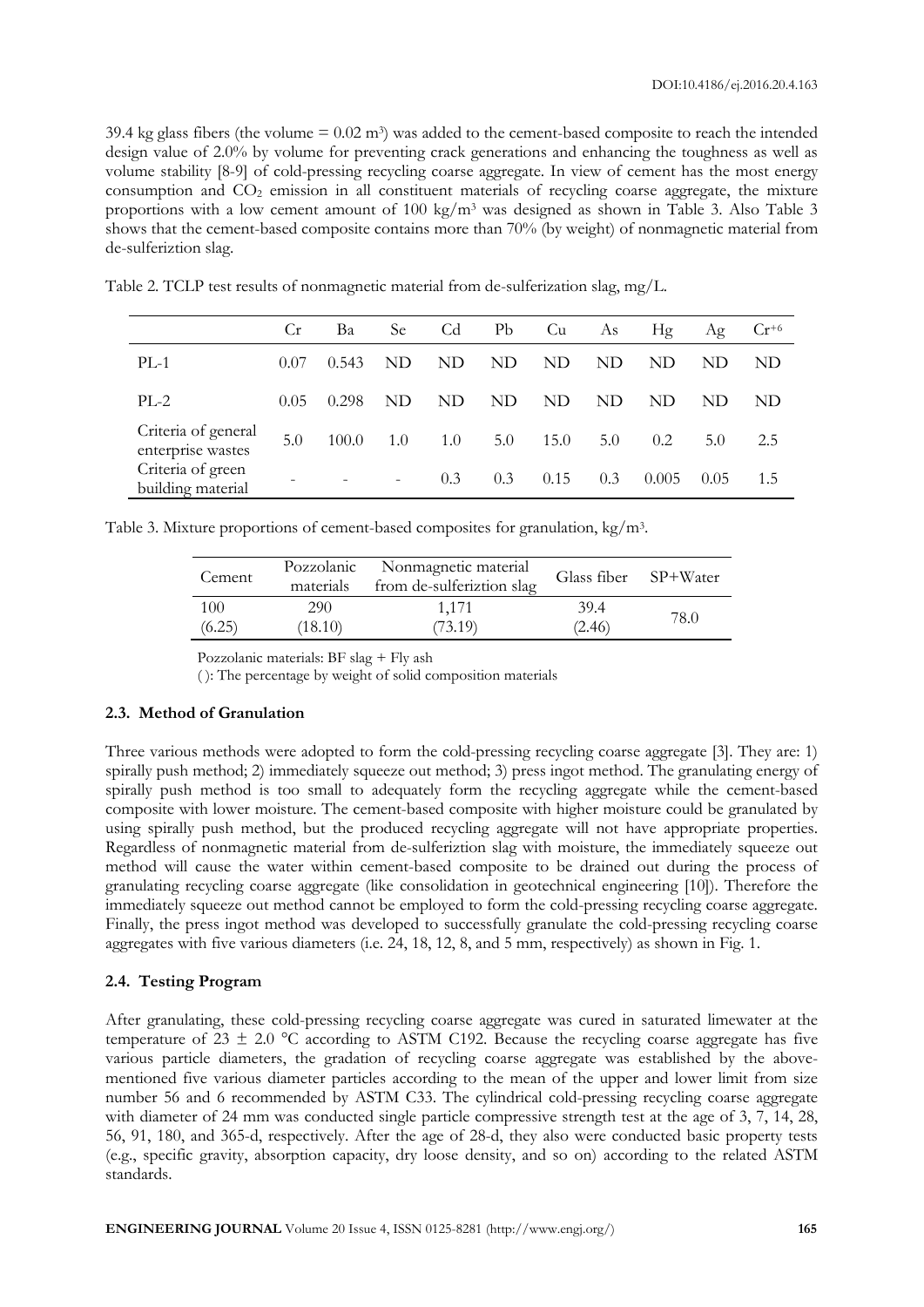



Fig. 1. Photos of cold-pressing recycling coarse aggregate.

# **3. Results and Discussion**

#### **3.1. Moisture of Nonmagnetic Material from De-sulferiztion Slag under Granulating**

The nonmagnetic material from de-sulferiztion slag was regarded as primitive aggregate in concrete while designing the mixture proportions of cement-based composite for granulating the recycling coarse aggregate. But the properties of nonmagnetic material from de-sulferiztion slag are quite different from primitive aggregate (e.g. particle shape, gradation, absorption, and so on). The purpose of exploring the optimum moisture of nonmagnetic material from de-sulferiztion slag under granulating aggregate is to avoid two issues: 1) With lower moisture: the recycling coarse aggregate cannot be adequately granulated; 2) With higher moisture: the redundant water may drain out during the process of forming recycling aggregate (like consolidation in geotechnical engineering [10]) to result in the excessively high water-to-cement ratio (w/c) or water-to-cementitious materials (w/cm) around the surface of the recycling aggregate. The excessively high  $w/c$  or  $w/cm$  will be harmful to the strength, hardness, abrasion resistance, soundness, permeability, etc. [4-5].

The optimum moisture for recycling nonmagnetic material from de-sulferiztion slag as coarse aggregate through cold-pressing technique was 22.5% while the stress of granulation by using press ingot method is 35.0 to 42.0 MPa. This result also implies that the cold-pressing technique is able to be applied to handle recycling resources with moisture and reduce the energy consumption and  $CO<sub>2</sub>$  emission resulted from the oven-dry process.

# **3.2. Observation of Volume Stability**

The traditional de-sulferization slag always contains f-CaO that is liable to react with  $H_2O$  and  $CO_2$  to result in the reusing or recycling products occurring expansion, split, or even rupture. This study used the treated nonmagnetic material from de-sulferization slag by CHC Resources Corporation that was different from traditional de-sulferization slag. The variations (e.g. split or expansion) of recycling aggregate surface were observed every day before the age of 10-d as well as 14-d, 28-d, 56-d, 91-d, 180-d, and 365-d so as to evaluate its volume stability. The results of volume stability observation show that the surface of recycling aggregate didn't have any slight splits due to expansive reaction of f-CaO within nonmagnetic material from de-sulferization slag before the age of 10 days. So far, the recycling coarse aggregate with nonmagnetic material from de-sulferization slag also had no further expansion, splits, or even rupture for more than one year as shown in Fig. 2.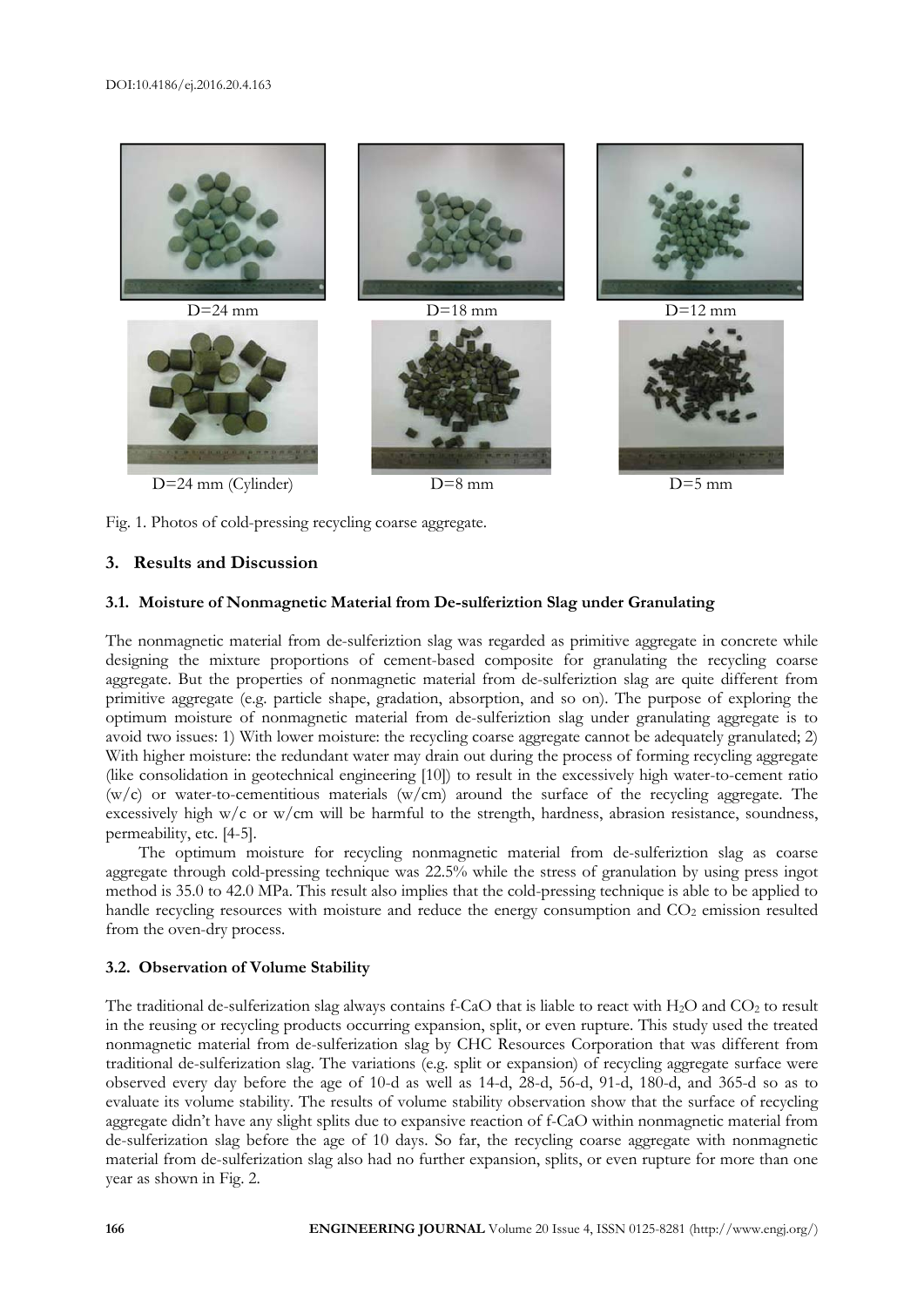

Fig. 2. The volume stability observation results of recycling coarse aggregate.

# **3.3. Single Particle Compressive Strength**

Referring to ASTM C39, the cylindrical cold-pressing recycling coarse aggregate with diameter of 24 mm was conducted single particle compressive strength test at the age of 3, 7, 14, 28, 56, 91, 180, and 365-d, respectively. Fig. 3 shows the growth of single particle compressive strength of cold-pressing recycling coarse aggregate with nonmagnetic material from de-sulferiztion slag. The result indicates that the single particle compressive strength increases with the increase of curing age due to the fact that the contribution of hydration of cement and pozzlanic reaction [4-5]. The strength efficiency of cement implies the yielded strength per kilogram of cement and denoted as MPa/kg or psi/kg. Fig. 4 shows the strength efficiency of cement of cold-pressing recycling coarse aggregate at 28-d and 180-d is in excess of 0.14 MPa/kg and 0.22 MPa/kg, respectively. The strength efficiency of cement at 180-d is 3 times higher than that of traditional concrete (0.07 MPa/kg) and even is 3.5 times at 365-d. Such result also proves that the cold-pressing technique has the characteristics of low energy consumption and low CO<sub>2</sub> emission. The Fig. 3 and Fig. 4 also show that the nonmagnetic material from de-sulferization slag treated by CHC Resources Corporation was quite stable.



Fig. 3. The single particle compressive strength growth of recycling coarse aggregate.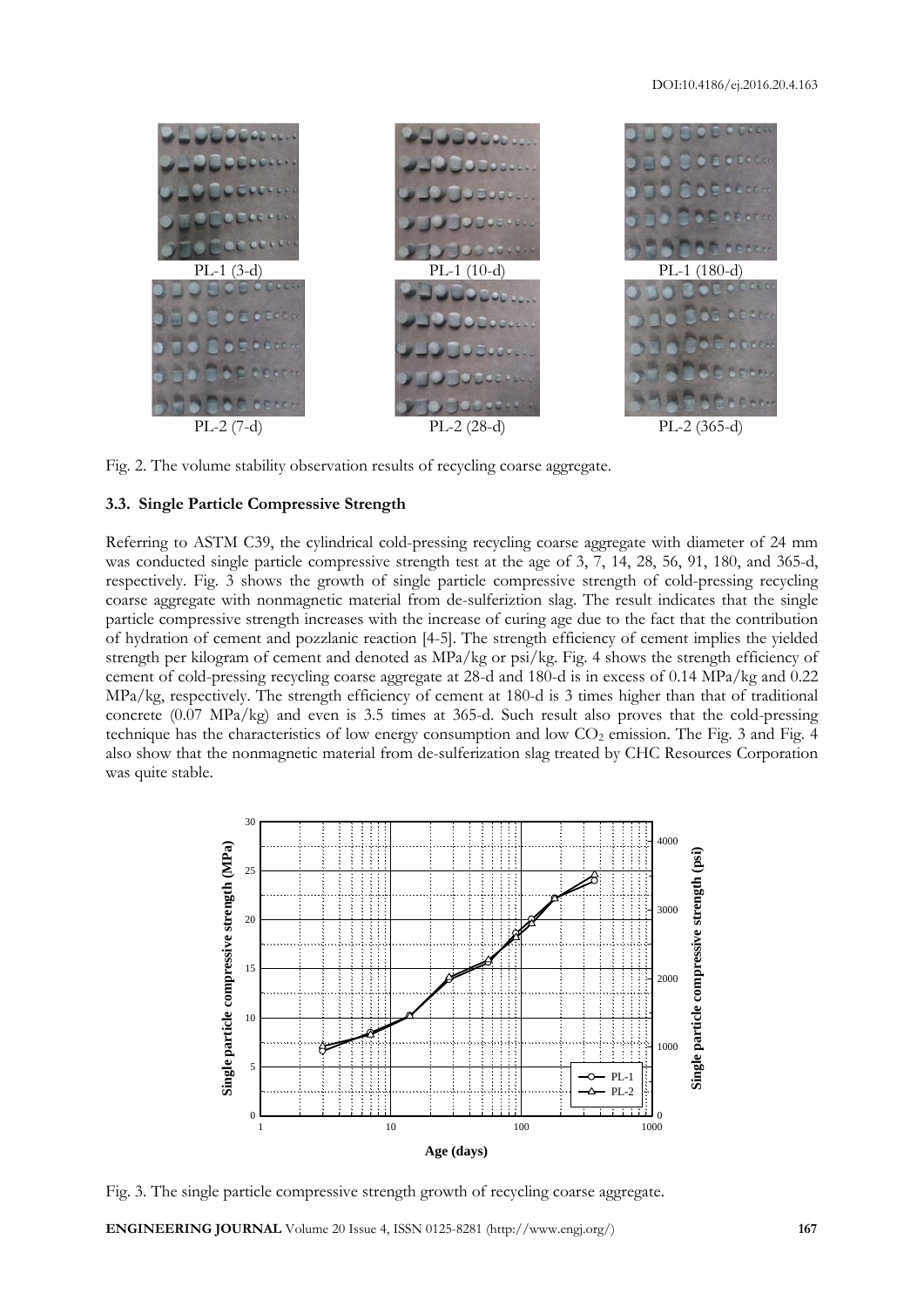

Fig. 4. The strength efficiency of cement growth of recycling aggregate.

# **3.4. Basic Properties of Recycling Coarse Aggregate**

After granulating the cold-pressing recycling coarse aggregates by the press ingot method, these recycling aggregates are cured in saturated limewater at the temperature of  $23 \pm 2.0$  °C according to ASTM C192. According to the related ASTM standards, basic property tests (e.g., specific gravity, absorption capacity, dry loose density, and so on) were conducted after the age of 28 days. The results show that the specific gravity of recycling coarse aggregate is about 1.67 in the OD state and 1.92 to 1.93 in the saturated-surfacedry (SSD) state; the absorption capacity is 27.65%; the dry loose density (i.e. unit weight) is about 1,106 kg/m3; the voids is 33.6 to 33.7%; other characteristics also conform to ASTM C33 as shown in Table 4.

|                         |                                       | Specific gravity          |                     | Unit weight     | Voids           |
|-------------------------|---------------------------------------|---------------------------|---------------------|-----------------|-----------------|
|                         | OD                                    | <b>SSD</b>                | $(\%)$              | $(kg/m^3)$      | $(\%)$          |
| $PL-1$                  | 1.68                                  | 1.93                      | 27.63               | 1,105           | 33.6            |
| $PL-2$                  | 1.67                                  | 1.92                      | 27.67               | 1,107           | 33.7            |
| Standards               | <b>ASTM C127</b>                      | ASTM C127                 | ASTM C127           | <b>ASTM C29</b> | <b>ASTM C29</b> |
|                         | Clay lumps<br>and friable<br>particle | Materials<br>$< 75 \mu m$ | Coal and<br>lignite | Abrasion        | Soundness       |
| $PL-1$                  | ND                                    | $0.11\%$                  | ND.                 | $27.6\%$        | 4.83            |
| $PL-2$                  | ND                                    | $0.10\%$                  | ND                  | 28.2 %          | 4.74            |
| Criteria of<br>ASTM C33 | 2.0 to 10.0 $\%$                      | $1.0\%$                   | $0.5$ to $1.0\%$    | $50.0\%$        | $12.0\%$        |

Table 4. Basic properties of recycling coarse aggregate.

#### **3.5. Comparisons of Various Aggregates**

According to an approach to estimate energy consumption,  $CO<sub>2</sub>$  emission, and prime cost of sintering recycling aggregate [11], the cold-pressing recycling aggregate also was evaluated and compared with primitive and sintering aggregate. Table 5 shows the comparisons of properties, energy consumption,  $CO<sub>2</sub>$ emission, and prime cost of three various type aggregates (i.e. primitive, sintering, and cold-pressing recycling aggregates). The results show that the recycling aggregate produced by using cold-pressing technique can reduce about  $65\%$  CO<sub>2</sub> footprint than using sintering technique [11]. The prime cost of sintering recycling aggregate is 4 to 6 times higher than cold-pressing recycling aggregate. Even if the prime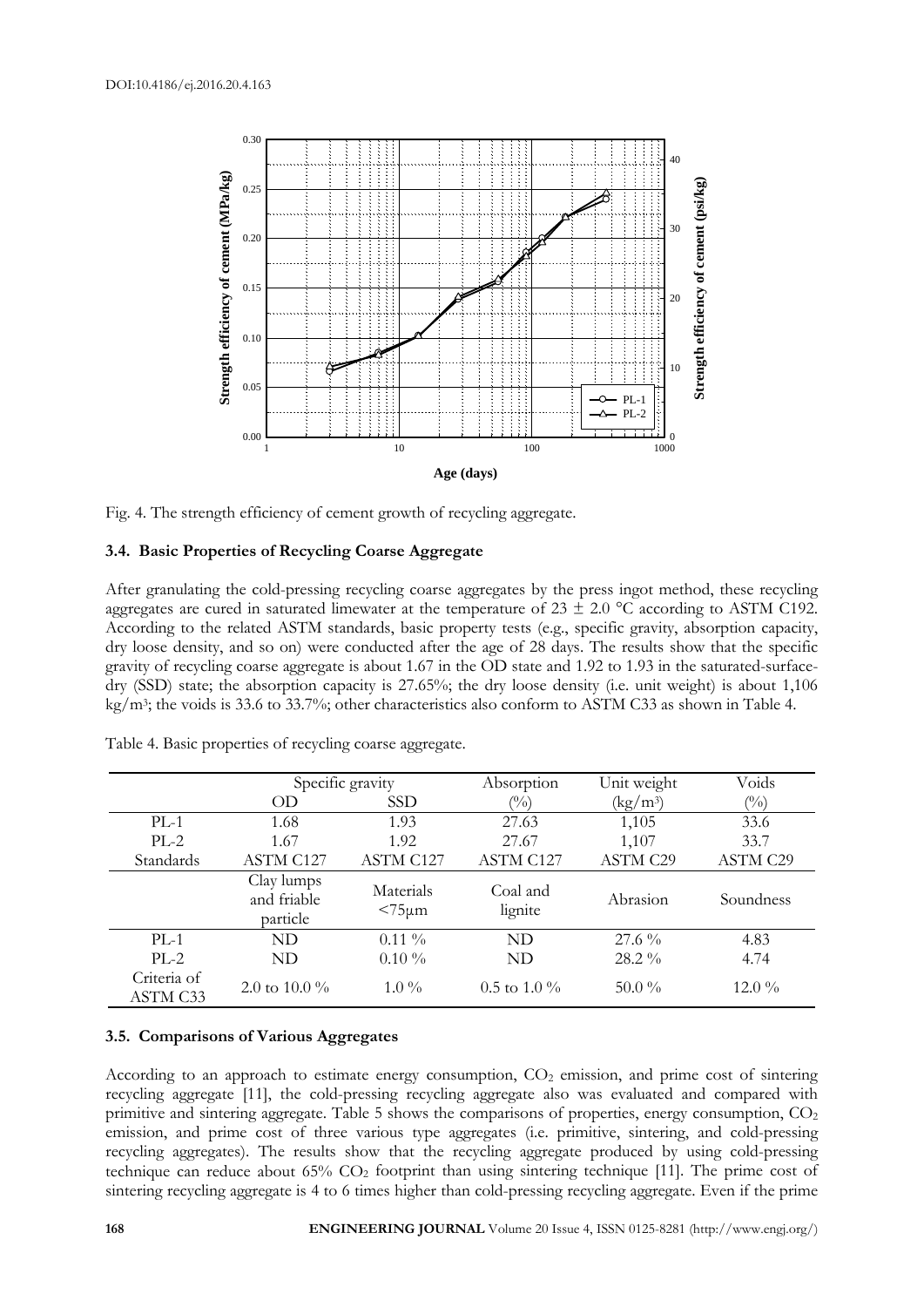cost of cold-pressing recycling aggregate is lower than the primitive aggregate in Taiwan. It is worth mentioning that the gradation of cold-pressing recycling aggregate is controllable and this characteristic will be helpful for application in concrete.

| <b>Item</b>                         | Aggregate type |                          |               |  |  |
|-------------------------------------|----------------|--------------------------|---------------|--|--|
|                                     | Primitive      | Sintering                | Cold-pressing |  |  |
| Gradation                           | Incontrollable | Single size              | Controllable  |  |  |
| Abrasion $(\%)$                     | $8 - 35$       | $\overline{\phantom{a}}$ | 27.6-28.2     |  |  |
| Soundness $(\%$                     | < 12           | $\overline{\phantom{0}}$ | 4.74-4.83     |  |  |
| Energy consumption                  | Low            | High                     | Low           |  |  |
| $CO2$ emission (kg/m <sup>3</sup> ) |                | 62.89                    | 20.59         |  |  |
| Cost (NTD/ $m^3$ )                  | 450-900        | 3,500-5,000              | 800           |  |  |

Table 5. Comparisons of various type aggregates.

# **4. Conclusions**

- 1) The DMDA is appropriate to design the cement-based composite with nonmagnetic material from desulferiztion slag for producing the cold-pressing recycling coarse aggregate. And the cement-based composite contains more than 70% (by weight) of nonmagnetic material from de-sulferiztion slag.
- 2) The cold-pressing technique was successfully adopted to recycle nonmagnetic material from desulferiztion slag as coarse aggregate. The proposed stress of granulation by using press ingot method is 35.0 to 42.0 MPa and the corresponding optimum moisture for granulating recycling coarse aggregate with nonmagnetic material from de-sulferiztion slag is 22.5%. This result also implies that the coldpressing technique is able to be applied to handle recycling resources with moisture and reduce the energy consumption and  $CO<sub>2</sub>$  emission resulted from the oven-dry process.
- 3) The single particle compressive strength of cold-pressing recycling coarse aggregate with nonmagnetic material from de-sulferiztion slag increases with the increase of curing age due to the fact that the contribution of hydration of cement and pozzlanic reaction.
- 4) At the age of 365-d the strength efficiency of cement of cold-pressing recycling coarse aggregate is 3.5 times higher than that of traditional concrete (0.07 MPa/kg). Such result also proves that the coldpressing technique has the characteristics of low energy consumption and low  $CO<sub>2</sub>$  emission.
- 5) The test results of single particle compressive strength also imply that the nonmagnetic material from de-sulferization slag treated by CHC Resources Corporation was quite stable.
- 6) After evaluating and comparing with primitive and sintering aggregate, the recycling coarse aggregate produced by using cold-pressing technique can reduce about 65% CO2 footprint than using sintering technique as well as the prime cost of cold-pressing recycling aggregate is 4 to 6 times lower than sintering recycling aggregate. Therefore the cold-pressing technique is a new and practicable approach to recycle nonmagnetic material from de-sulferiztion slag in future.

# **Acknowledgement**

The authors greatly appreciate the grant from Architecture and Building Research Institute, Ministry of Interior and Ministry of Economic Affairs (101-EC-17-A-10-S1-187), CHC Resources Corporation and National Science Council (NSC 102-2221-E-006-245), Taiwan, R.O.C. The continuous supports and technical assistances of The Performance Experiment Center, Building Research Institute, Ministry of The Interior, R.O.C. are gratefully acknowledged.